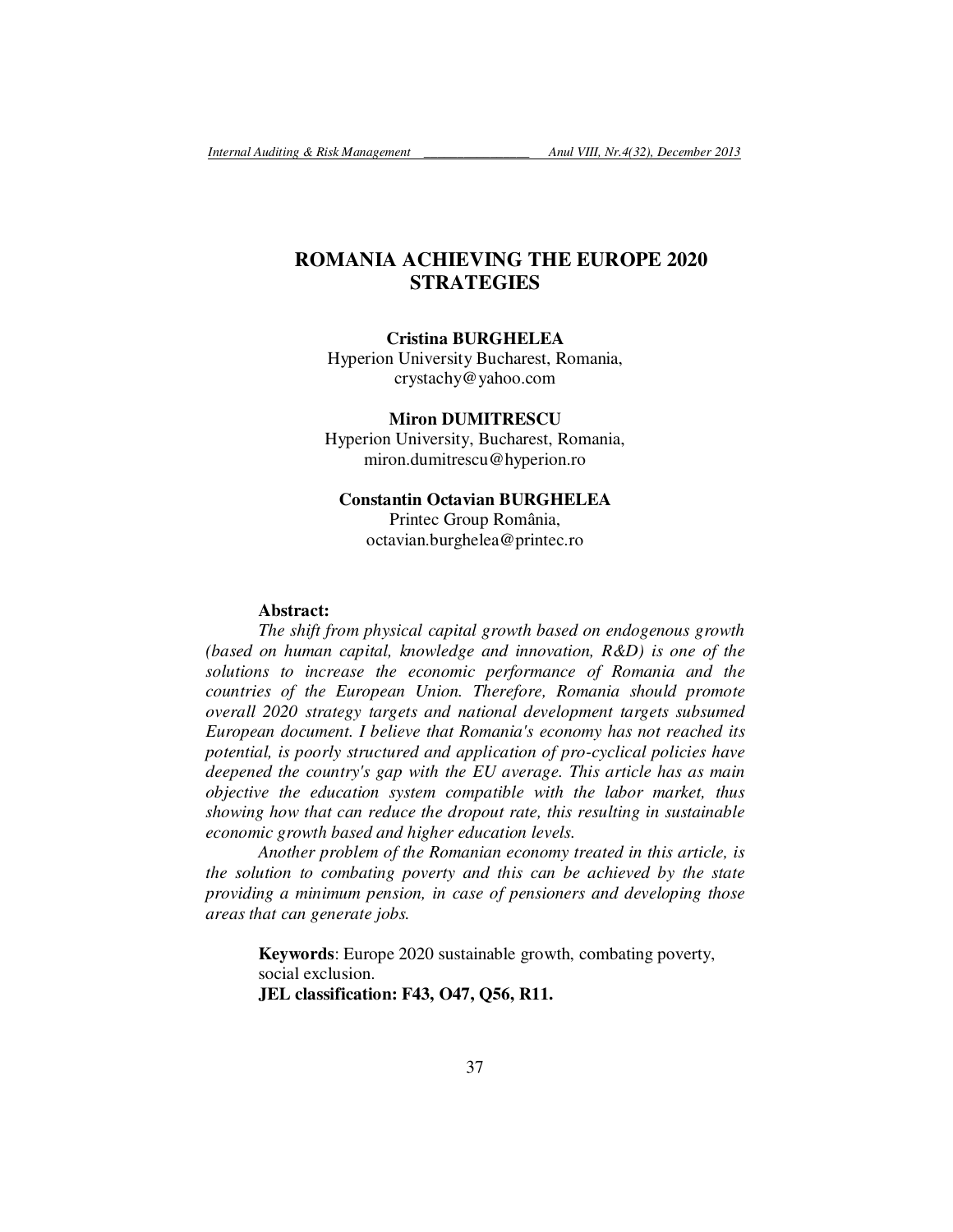### **1. Introduction**

Romania as EU member assumed overall 2020 strategy targets and national development targets subsumed European document. Thus, although we have a new strategy, a new document on which to base public policy, it is important to analyze the situation of Romania at the moment we are in and also its ability to schedule domestic policy agenda and context on which 2020 strategy should be applied.

Perhaps the biggest challenges are the prioritization process, the correlation of which assume that the priorities for allocating resources. This process is deficient in the context in which Romania has to fulfill some clear targets and budgeting is done in a more traditional manner, based on allocations from the previous year, without discussion or debate on the importance of policy interventions planned the requested resources.

With the economic crisis, decisions are usually short-term effect of the system, especially in Romania, requiring a quick response from the Government to the changing situations. Although we are at a turning point in which the constraints are clear, precisely in this period should be considered medium-term impact, so that interventions implemented does not lead to irreversible harm to compromise the objectives of the 2020 Strategy undertaken by Romania.

Planning national policies still tend to be autistic Romania to the European context we belong, we schedule the internal politics without policy coordination mechanism integrating with European relevance. In reality, at this point, the differences between the "National Agenda" and "European Agenda" are invisible and commitments that take the state in relation to the European Union should be incorporated into national policies to ensure their implementation.

Europe 2020 represent growth strategy proposed by the EU for the next 10 years (proposed in 2010) establishing as priorities obtaining the highest level of labor employment, productivity and social cohesion. For this were established five major objectives: employment (75% of the population aged 20-60 years) research and development (3%), climate change and energy (a 20% reduction in emissions of greenhouse gas emissions compared to 1990, increasing the share of renewable energy and energy efficiency by 20%), education (reducing drop to below 10%, increasing the share to over 40% of graduates for those aged 30-34 years) and social exclusion (reduced by at least 20 million people suffer from poverty and social exclusion).

Romania has taken this strategy, making these some national targets so that is desired employment rate of 70%, accounting for 2% of GDP to be paid to research and development, reducing carbon dioxide emissions up to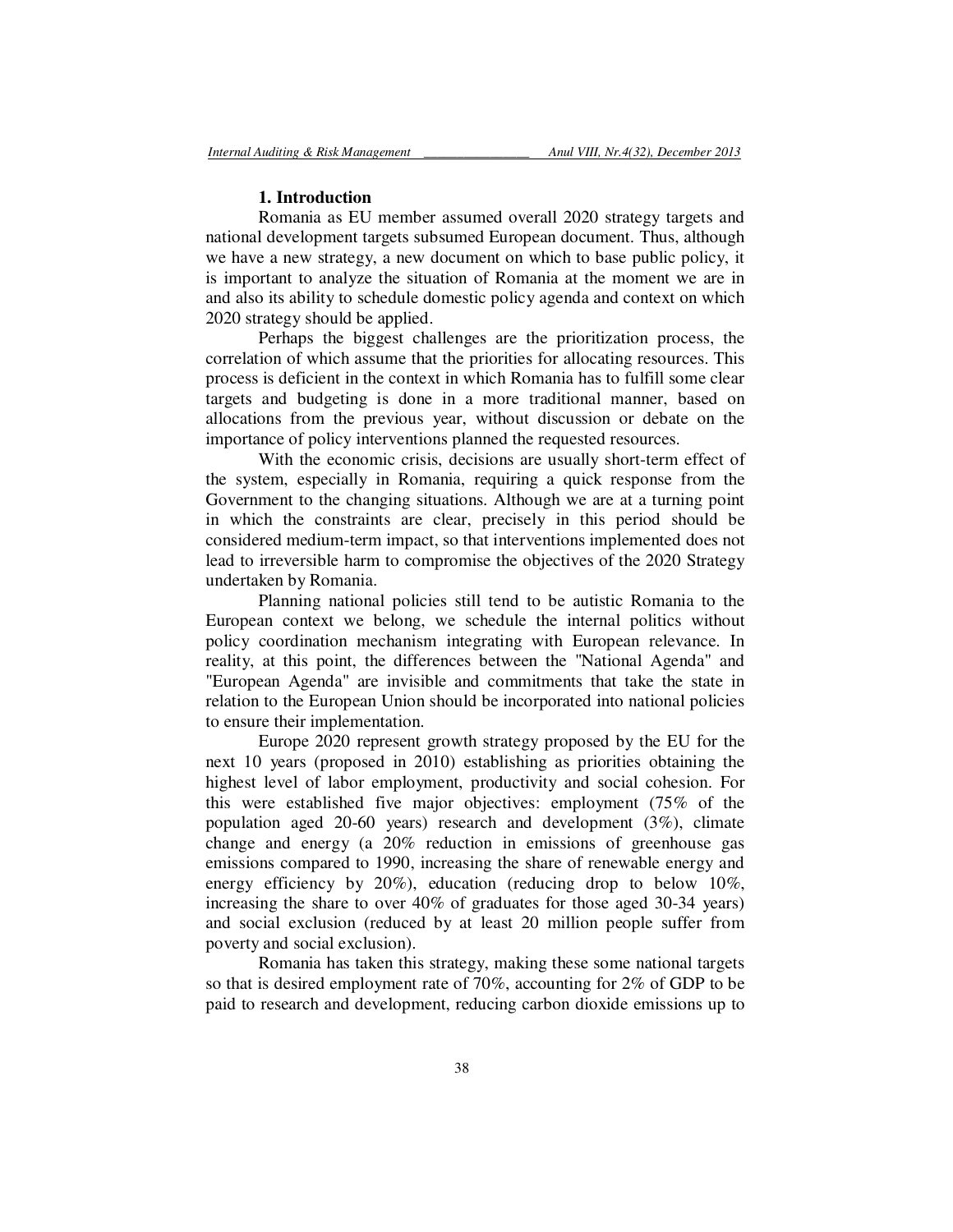19%, 10% energy efficiency, reducing the share drop to 11.3% and a reduction in population at risk of poverty or social exclusion by 580 000.

# **2. The methodology used to achieve the national strategy to reduce dropout rate**

Educational objective at EU level is to reduce early school leavers from 15%, as it is currently to 10% and increasing the share of the population aged between 30 and 34 years to graduate from 31% to at least 40 % (see fig. 1).



**Figure 1 –** *Early dropout rate in EU27* 

Early dropout rate has a downward slope during the years 2000-2009, ranging from 17.6% in 2000 and 15.8% in 2005 to a value of 14.4% in 2009 (see fig. 2).



**Figure 2 –** *Evolution of early school leaving in Romania between 2001-2010* 

Early school leaving rate is calculated as the share of population aged 18-24 years, which followed more than lower secondary education and not included in any form of education or training, the total population aged

Source: date gathered by authors (www.eurostat.ro)

Source: date gathered by authors (www.eurostat.ro)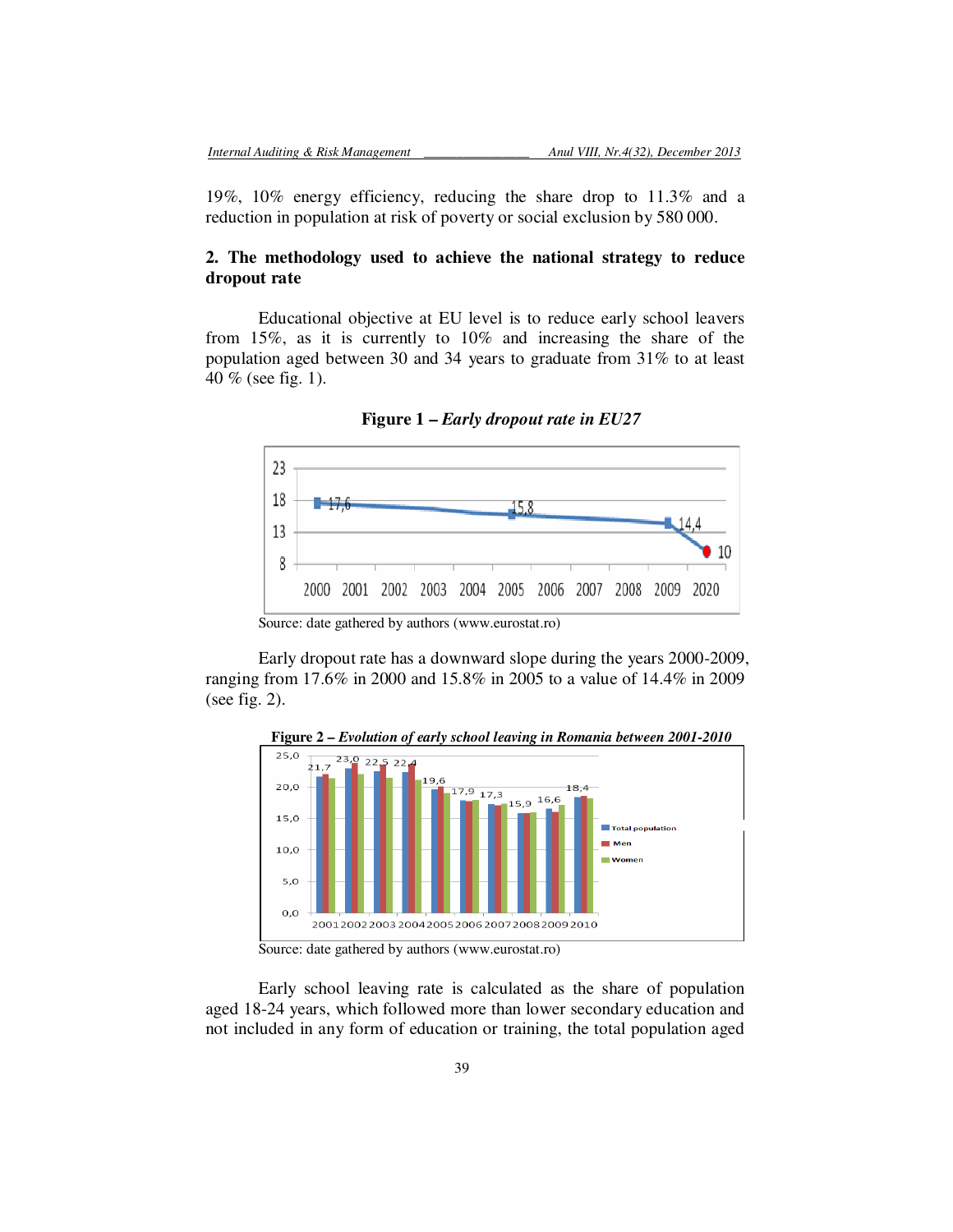18-24 years, the indicator expressing the proportion of population with low levels of education and training.

Early school leaving rate recorded during 2001-2009 a significant decrease of about 5% compared to 2001, with an average annual decrease of 2.3%. Compared to 2002, when it recorded the highest rate of early school leaving, the indicator was reduced in 2010 by 4.6 percentage points.

Regarding the rate of people with postgraduate studies at European level it is observed an increase from 22.4% in 2000 to a rate of 32.3% in 2009, then an increase of about 1% per year which shows that it is easy to achieve the 40% target for 2020 (see fig. 3).



**Figure 3 –** *Evolution of tertiary education in EU* 

Source: date gathered by authors (www.eurostat.ro)

Romania is not in a very good situation regarding this indicator. Despite continued growth, it stands at less than half the amount proposed at European level in Europe 2020. In the future it is expected that after making arrangements regarding compatibility term "tertiary education" to improve the situation (see Table 1).

**Table 1 Comparative RO-EU regarding 30-34 age population with tertiary education** 

|                      | 2001 | 2002 | 2003 | 2004 | 2005 | 2006 | 2007 | 2008 | 2009 | 2010 |
|----------------------|------|------|------|------|------|------|------|------|------|------|
| UE<br>30-34          | 22.8 | 23.5 | 25,0 | 26,9 | 28,0 | 28,9 | 30,0 | 31.1 | 32,3 | 33,6 |
| Romania<br>$30 - 34$ | 8,8  | 9,1  | 8,9  | 10,3 | 11.4 | 12,4 | 13,9 | 16,0 | 16,8 | 18,1 |

Source: date gathered by authors (www.eurostat.ro)

The national target for the share of R&D expenditure in GDP is about 67% of the Europe 2020 target. Given the starting point and the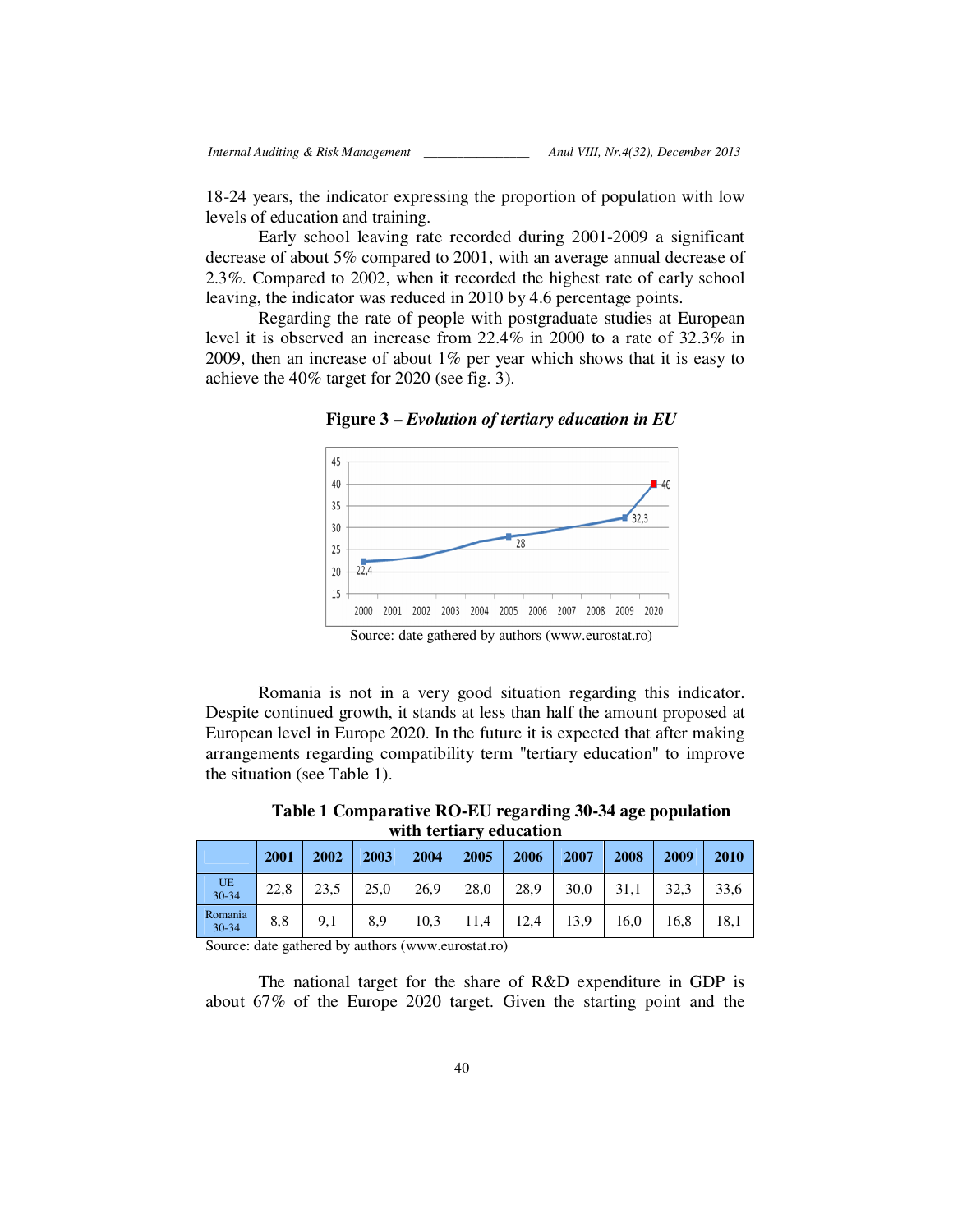economic, institutional and cultural field, assumed target is ambitious but hardly feasible (see Table 2).

Although the national target is very optimistic view of the situation before the adoption of this target in Romania, even in the optimistic scenario it also reaches about 73% of the European average target.

|                                | 2010 | 2013 | 2015 | 2020 | <b>T</b> otal<br>relative<br>variation | Average<br>annual rate |
|--------------------------------|------|------|------|------|----------------------------------------|------------------------|
| <b>Pessimistic</b><br>scenario | 0,49 | 0,7  |      | 1,8  | 1,31                                   | 13,9                   |
| <b>Realistic</b><br>scenario   | 0,49 | 0.85 | 1,3  | 2    | 1,51                                   | 15,1                   |
| Optimistic<br>scenario         | 0.49 | 0,9  | 1,45 | 2,2  | 1,71                                   | 16,2                   |

**Table 2. R&D expenditure share in GDP** 

Source: date gathered by authors (www.eurostat.ro)

The Memorandum approved by the Government on the share of R&D expenditure in GDP, we opted for a realistic strategy, or 2% of GDP, compared to an average of 3% of GDP set in the 2020 strategy.

It would thus share R&D spending in GDP to grow 4 times, with an average annual rate of between 13.9 and 16.2 depending on the scenario where we fit. This is an important effort that involves not only the figures for the volume of public and private spending, but also the quality regarding structure of expenditures.

Despite considerable gap between Romania and the EU in this respect, our country has set an ambitious target for 2011-2020 as being included among Member States in the state of catching up. The speed at which they produce recovery process innovation offsets modest place occupied by Romania between Member States in this respect.

In this context of rapid recovery and character falls ambitious national target for the share of R&D expenditure in GDP during the period covered by the Europe 2020 strategy.

For faster accumulation of human capital, linking education level and demographic trends, sustained investment is needed to increase rapidly as the share of higher secondary education in the 20-24 age groups.

Also, increasing the rate of participation in higher education and the enrollment rate of adults in lifelong learning programs can compensate for shortages of skilled labor for a competitive knowledge-based economy and sustainable. In addition, in terms of quality, it is imperative to improve the quality of compulsory education.

Coordinating the orientation of the target on education returned the Ministry of Education, Youth and Sports. Working group for setting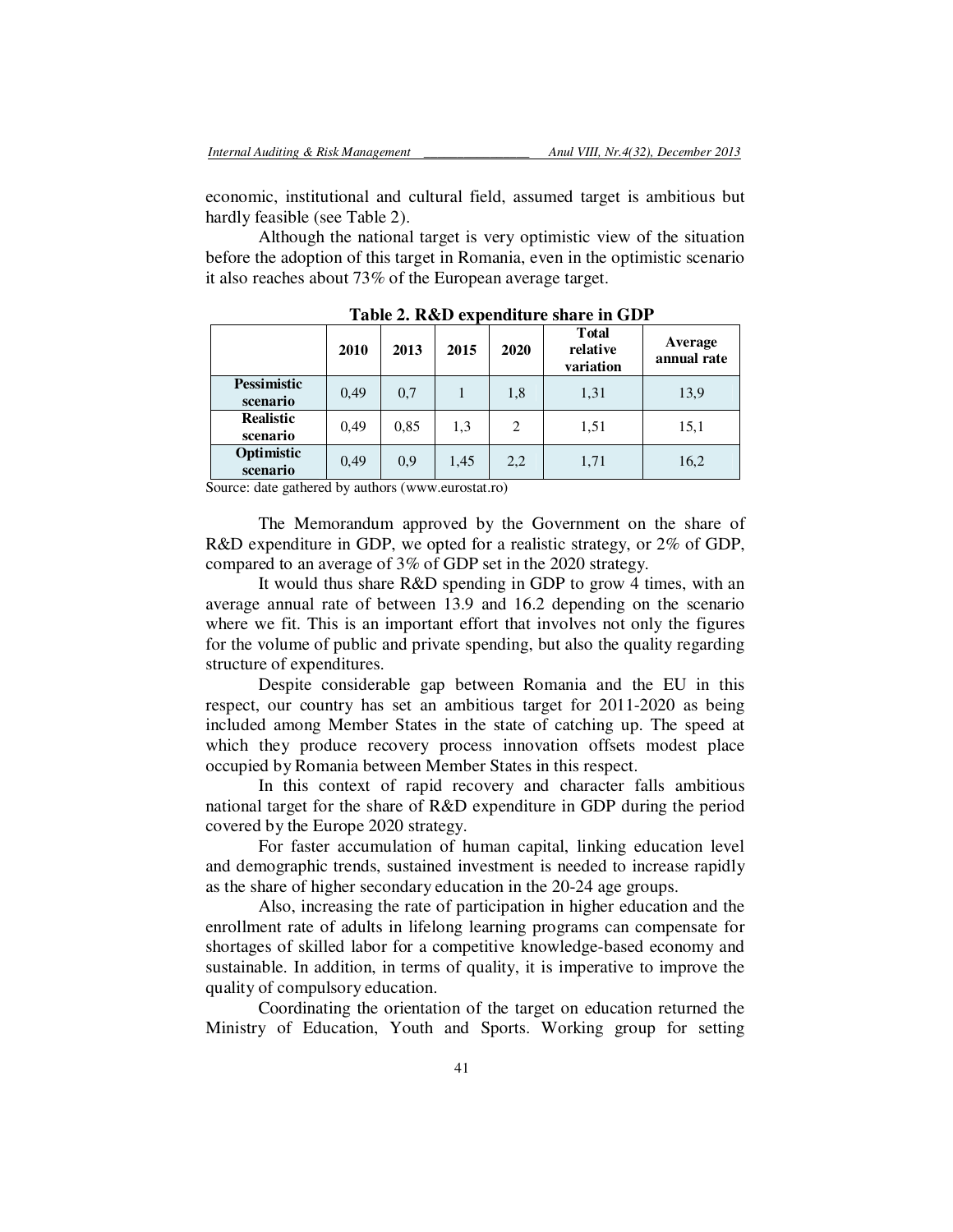objectives (GSLO-4) were part of the institutions and public authorities involved in the development and administration of policies and strategies that are associated substantiation and achieve the target of reducing the rate of early school leaving or increase graduation rate of higher education.

Goal programmed path to achieve the scenarios is given in the table below (see Table 3).

|                              | 2010 | −<br>Ξ<br>$\bar{\mathbf{c}}$ | $\mathbf{\Omega}$<br>5<br>$\bar{~}$ | 2013 | 4<br>ຮ<br>$\bar{\mathbf{c}}$ | 5<br>−<br>۵<br>$\bar{\mathbf{N}}$ | ٠<br>201 | ∼<br>−<br>$\overline{\mathbf{a}}$ | ∞<br>ន្ត | $\bullet$<br>201 | 0<br>$\mathbf{\sim}$<br>0<br>$\mathbf{\Omega}$ | Absolute<br>variation | Relative<br>variation | Average<br>annual<br>relative<br>rate |
|------------------------------|------|------------------------------|-------------------------------------|------|------------------------------|-----------------------------------|----------|-----------------------------------|----------|------------------|------------------------------------------------|-----------------------|-----------------------|---------------------------------------|
| Pessimistic<br>scenario      | 17,3 | 16,9                         | 16,5                                | 16.1 | 15,7                         | 15.3                              | 14,9     | 14,5                              | 14,1     | 13,7             | 13.4                                           | $-3.9$                | $-22,54$              | $-2,52$                               |
| <b>Realistic</b><br>scenario | 16,3 | 15,8                         | 15,3                                | 14.8 | 14,3                         | 13,8                              | 13,3     | 12.8                              | 12.3     | 11,8             | 11,3                                           | $-5$                  | $-30,67$              | $-3,60$                               |
| Optimistic<br>scenario       | 16   | 15,4                         | 14,8                                | 14,2 | 13,6                         | 13                                | 12,4     | 11,8                              | 11,2     | 10,6             | 10                                             | -6                    | $-37,5$               | $-4,59$                               |

**Table 3. National goal for early school leaving** 

Source: date gathered by authors (www.dae.gov.ro*, d*ocument GSLO-4, p.7.)

The national target reaches Europe 2020 values only optimistic scenario. Based on realistic scenarios in 2020 is expected to reduce early school leaving rate up to 11.3%, so the fulfillment of national goal as 87% to Europe.

Romania aims to be as close as possible to the nominal value set by Europe 2020 taking into account the relatively small gap, so easily removed, which in 2009 was 2.2 percentage points between Romania and EU27. In 2010 the gap had more than doubled to 4.3 percentage points, but given the fact that the indicator could be decreased in the past 10 years by more than 6 percentage points in the next decade will not be very difficult to recover about 7 percentage points if the effort will be considerably greater than in the past.

Goal for the share of population in the 30-34 age groups with tertiary education in the total population in the group referred to by GSLO-4 was based on three scenarios.

On this indicator, even in an optimistic scenario, the nominal national target will be only 75% of the target set for the EU average. Thus, the established and approved national target in a realistic scenario represents about 67% of the Europe 2020 target, as shown in the table below (see table 4).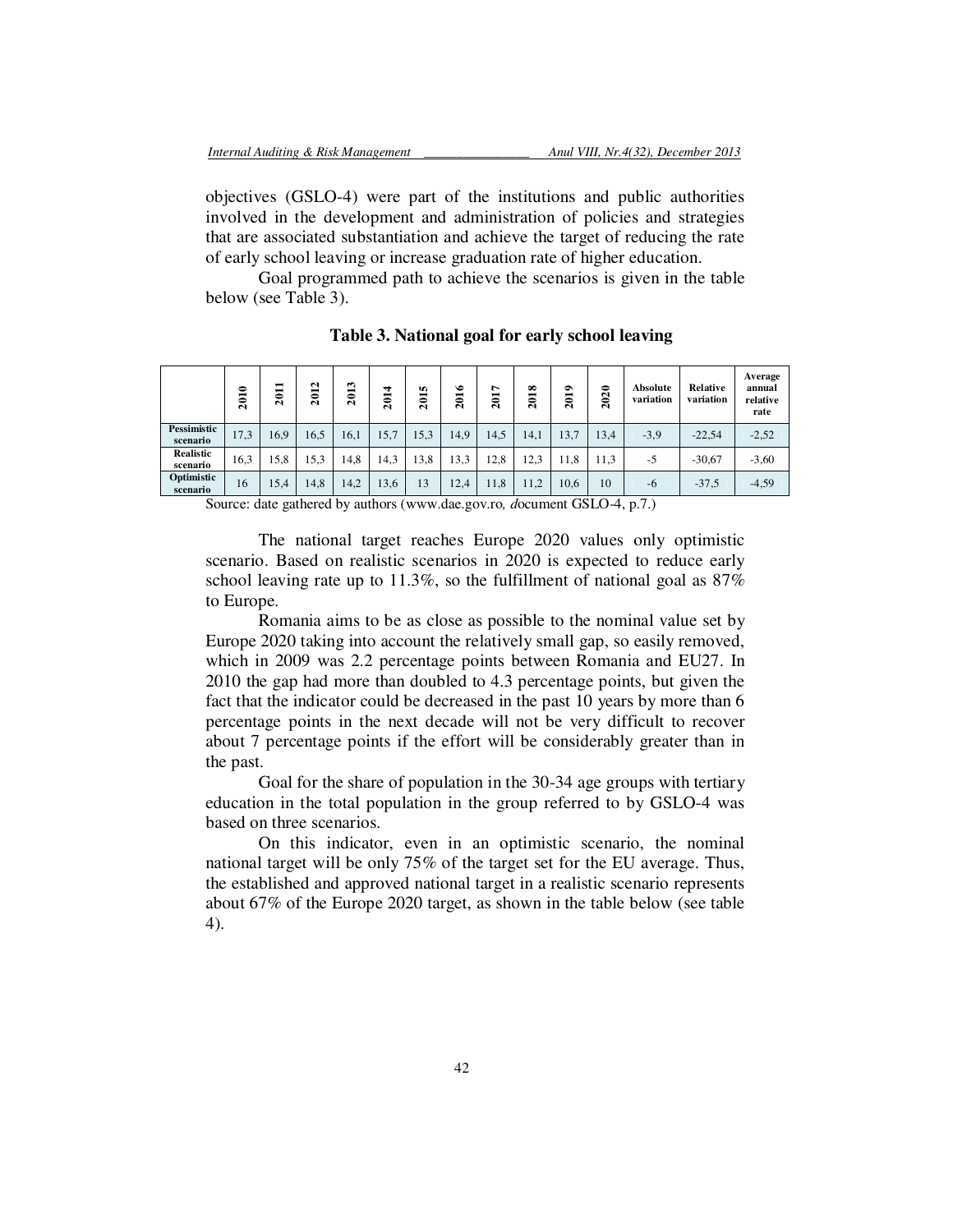|                             | 2010  | 2020  | <b>Absolute variation</b> | <b>Relative variation</b> |
|-----------------------------|-------|-------|---------------------------|---------------------------|
| <b>Pessimistic scenario</b> | 17.33 | 24.6  |                           | 41.95                     |
| Realistic scenario          | 17.61 | 26.74 | 9.13                      | 51.85                     |
| <b>Optimistic scenario</b>  | 17.88 | 29.93 | 12.05                     | 67.39                     |

## **Table 4. National target for the share of population in the 30-34 age groups with tertiary education**

Source: date gathered by authors (www.dae.gov.ro*, d*ocument GSLO-4, p.6.)

Reaching a share of only 67% of the target set in the European strategy is a completely bad situation and makes Romania to make a modest contribution to this goal.

However, Romania will be able to improve the situation expected if regulatory instability in education will be removed shortly, this is the main problem that causes the growth strategies of the output quality of education is still fragile.

The problem of tertiary education as well as relative poverty reduction is one dimensional, so that the program will achieve the target values depend not only on measures taken strictly educational services but also the measures taken in other economic and social areas.

Coordinating the foundation for poverty reduction target is assigned to Ministry of Labor, Family and Social Protection. Possible developments of poverty reduction in the period 2011-2020 were based on three scenarios in which the poverty rate projections had the waypoints years 2013 and 2015.

If we refer to the 2010 data, the performance realistic scenario is not sufficient to meet the target assumed by Romania in the poverty rate. The estimated number of people living in poverty will be reduced by 677,000 people by 2020 compared to 2010, representing a decrease of 14.83% of the number of people living in poverty compared to 2010; this reduction is still far below the average of 25% at EU level (see Table 5).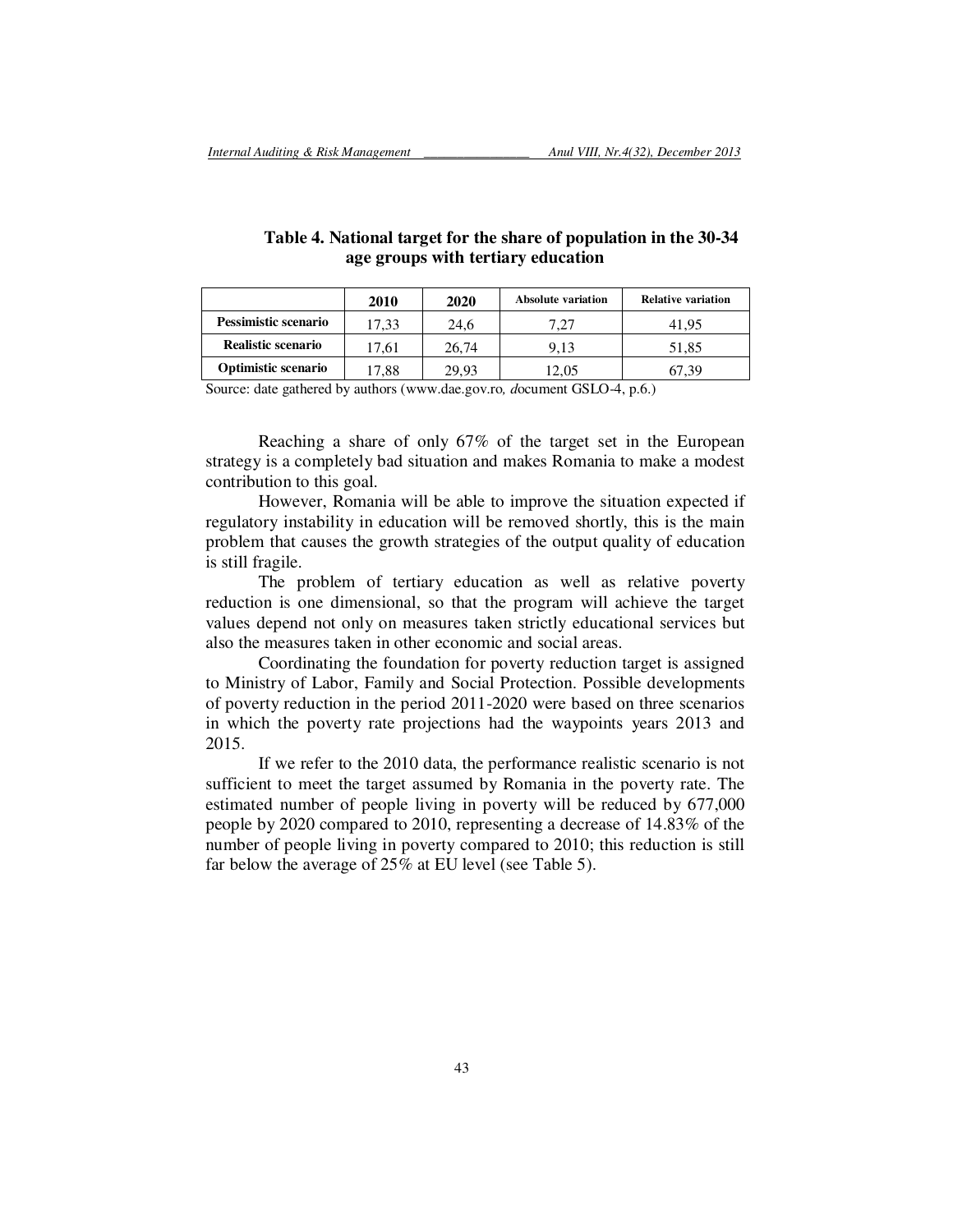| <b>Scenario</b>           |       | <b>Optimistic scenario</b> |       | <b>Realistic scenario</b> | <b>Pessimistic scenario</b> |       |  |
|---------------------------|-------|----------------------------|-------|---------------------------|-----------------------------|-------|--|
| Year                      | 2010  | 2020                       | 2010  | 2020                      | 2010                        | 2020  |  |
| <b>Total population</b>   | 21435 | 20800                      | 21435 | 20800                     | 21435                       | 20800 |  |
| <b>Poverty population</b> | 3901  | 3120                       | 3901  | 3224                      | 3923                        | 3328  |  |
| Relative poverty rate     | 18,2  | 15                         | 18.2  | 15,5                      | 18,3                        | 16    |  |

**Table 5. National target on relative poverty reduction** 

Source: date gathered by authors (www.dae.gov.ro*, d*ocument GSLO-4, p.7-8.)

As the Europe 2020 target of reducing poverty by 25% relative to the number of people who fall into relative poverty that Romania, even the optimistic scenario, in which they propose a reduction of 20%, which means in absolute terms, a reduction by 781,000 persons compared to 3.901 million people in 2010, not within the strategic objective of the European Union.

In the pessimistic scenario, the estimated number of people living in poverty will be reduced by 595,000 people by 2020 compared to 2010, representing a decrease of 12.56% of the number of people living in poverty than in 2010.

#### **3. Recommendations**

Educational objective is another major risk of jams in both reducing dropout and increasing population aged 30-34 with tertiary education. On the one hand, due to the high degree of poverty, young people aged 18-24 are taken away from instruction and is oriented towards economic activities on the other hand those in rural areas who would like to continue studies do not have the necessary school infrastructure. To a great extent these blockages can occur even in the second sub-objective. A huge number of people giving up further tertiary education because of inhomogeneous distribution of educational institutions in the territory, but also the weakness of the educational system in terms of skills training for the labor market. Most weaknesses in the education system are of an institutional nature. The disincentives pay teachers significantly reduce both professional performance and their stability. Under these conditions, especially in rural areas there is amateurism phenomenon by substituting teachers. Failure rapidly increasing standard of living in families that are at risk of early school leaving is one of the major uncertainties in achieving this. In this case the state should intervene more actively in keeping young people in the educational activity. In terms of population aged 30-34 with tertiary education, the lack of a clear economic and social model of Romania for the period 2012-2020 is reflected in the lack of a clear and general predictions of higher education, which may lead to less graduates. However, the effects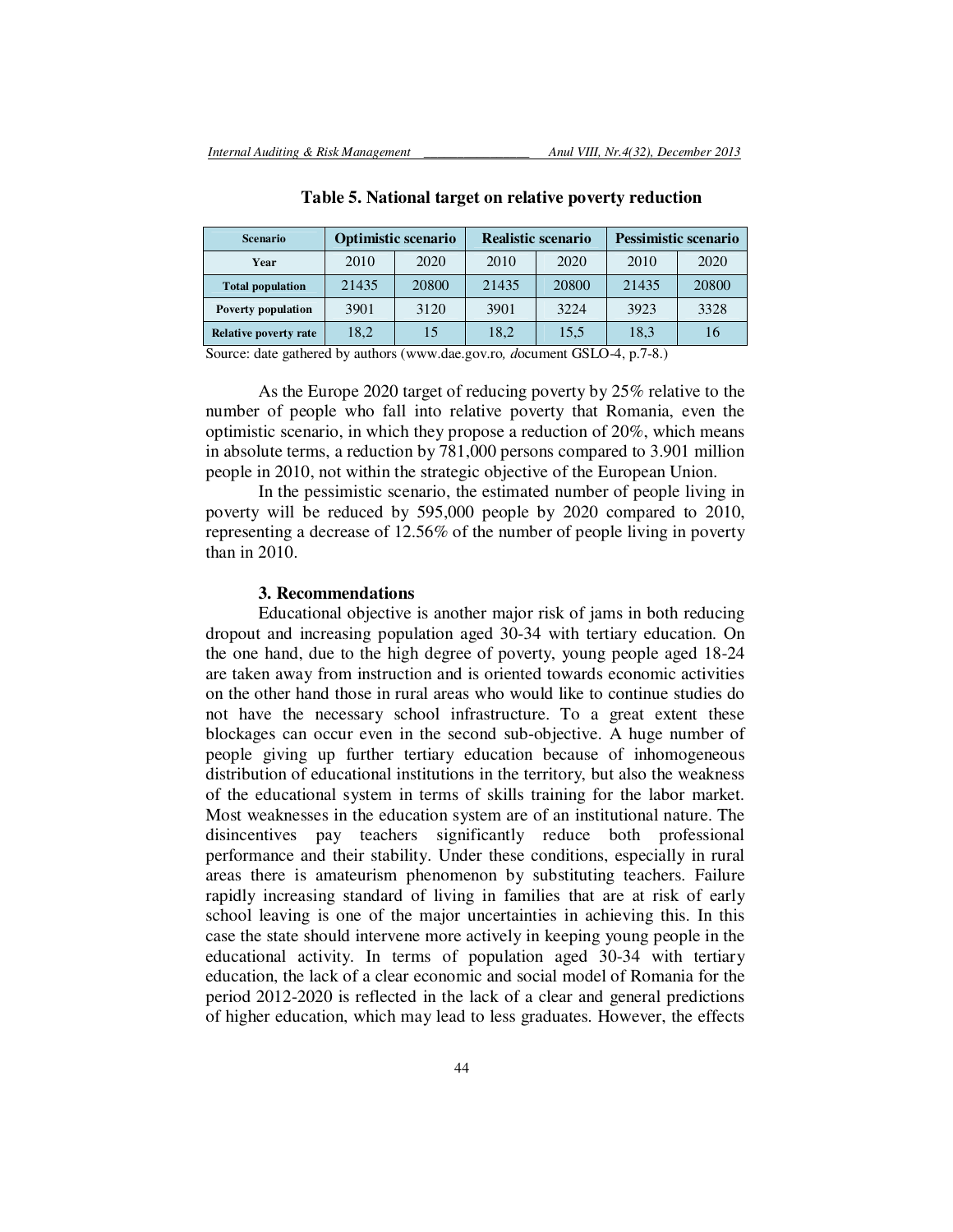of investment in school infrastructure and the effects of income growth on growth opportunities in tertiary education enrollment are other issues that may delay the performance of these goals and hence the assumed objective of Romania.

Major bottlenecks to reduce the poverty rate are objective and aims to maintain disparities between urban and rural areas on the one hand and between central and peripheral urban on the other. A blockage that we already face in this objective is the high percentage of Rroms people in the absolutely poor, although strategies are ongoing dedicated social inclusion of Rroms. In the reduction of the poverty rate must avoid confusion with social inclusion. Social support should be seen only as a temporary solution and local as preliminary step to achieve social inclusion. Another vulnerability is the inadequacy of initial and vocational training to labor market needs. To avoid this vulnerability, we need to develop the capacity of the initial educational and training appropriate to meet labor market needs. Achieving this goal is uncertain given that the absorption capacity of structural funds likely to develop social infrastructure is low and the aging population is growing. To remove this uncertainty, institutions absorption of structural funds should be restructured immediately to a radical measure. At the same time be restructured and the social security system so that it can effectively meet the social welfare needs institutionalized elderly without family support.

#### **4. Conclusions**

Romania is interested that Europe 2020 strategy to become a successful example of EU action. In the current context marked by economic and financial difficulties, the strategy provides relevant solutions for growth. Lines of development and the assessment provided by it can promote further integration of European economies.

The problem of reducing the number of people in a state of relative poverty is a cross-sectional problem, just not enough social or institutional support measures, but it takes a set of measures come from several sectors such as educational measures (leading to increased proficiency), such as fiscal measures (tax deductibility or tax systems differentiated), labor market measures (leading to flexicurity) and social assistance (which lead to better focus State support for people who are in real need of this support).

Without these measures belong to several government policies, Romania will fail to meet even pessimistic scenario corresponding value in reducing the population is below the poverty level.